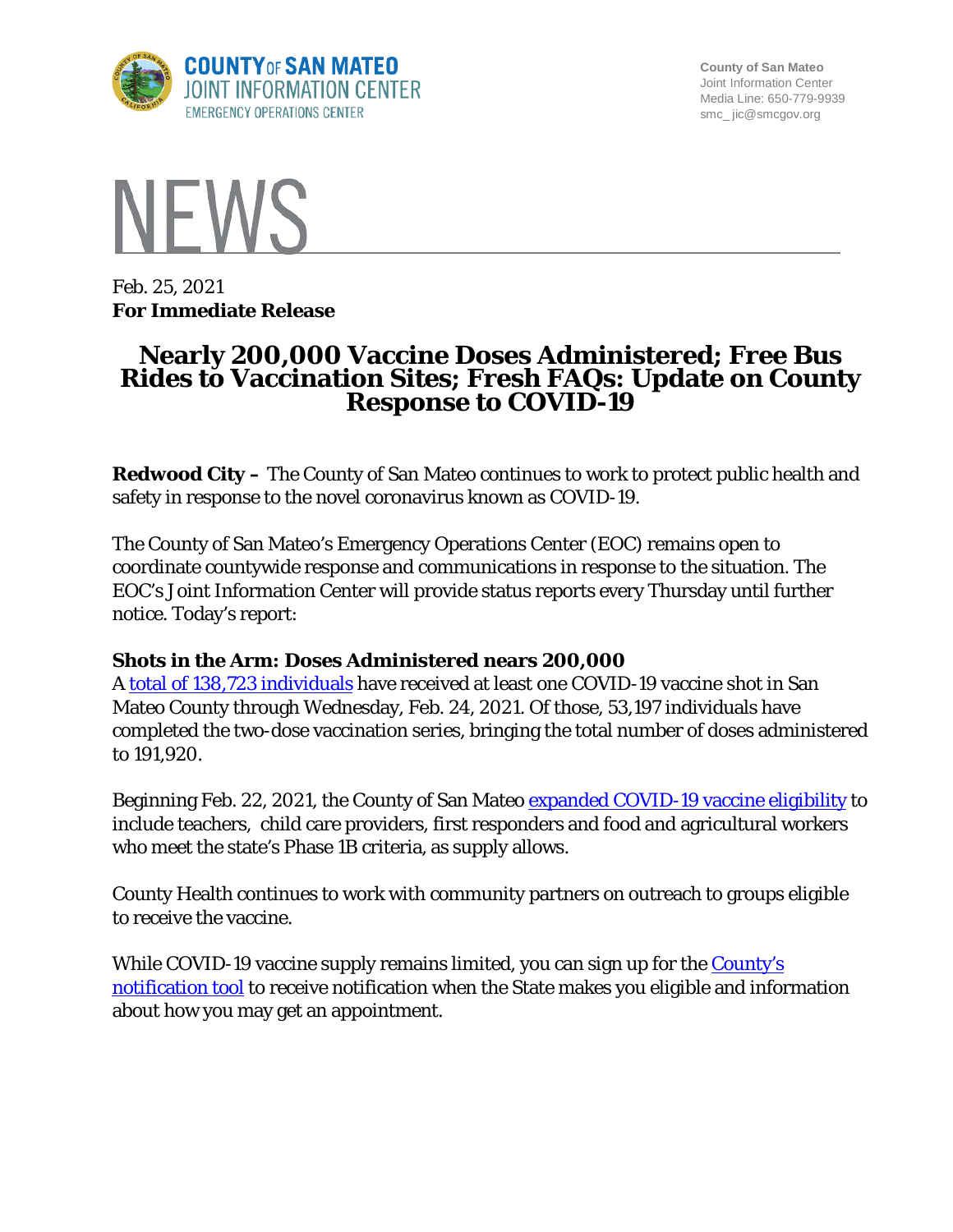# **COVID-19 Vaccines: Frequently Asked Questions**

The County of San Mateo is committed to the equitable distribution of COVID-19 vaccine.

You can find answers to frequently asked questions about who should get the vaccine, how to sign up to learn when you are eligible for the vaccine, what to do if you do not have health and insurance and more.

See the most common [questions and answers on our FAQs page.](https://cmo.smcgov.org/press-release/covid-19-vaccines-frequently-asked-questions) We will continually update this page as new information becomes available.

## **SamTrans to Provide Free Rides to Vaccination Sites in San Mateo County**

Beginning today, Thursday, Feb. 24, 2021, SamTrans will provide free bus rides on existing service to COVID-19 vaccination sites for people who live or work in San Mateo County.

Passengers going to a vaccination site must let the bus operator know when they board the bus and show proof of the vaccine appointment or a vaccination card. Fare payment to vaccination sites will not be required until further notice.

Redi-Wheels and Redi-Coast paratransit services will also offer eligible participants free rides to and from vaccination sites. Riders need to indicate while booking their reservation that the trip is for the purpose of a COVID-19 vaccination. Staff will then alert the driver that the rider is not required to pay the fare. [Learn more.](https://www.samtrans.com/about/MediaRelations/news/SamTrans_to_Provide_Free_Rides_to_Vaccination_Sites_in_San_Mateo_County.html)

SamTrans operates 70 routes throughout San Mateo County.

# **Today at 6:30 p.m. – Better Together: Vaccinations and Education A Conversation with Medical and Public Health Experts**

Join San Mateo County Superintendent of Schools Nancy Magee, Dr. Anand Chabra, San Mateo County Health COVID-19 Mass Vaccination section chief, and UCSF's Dr. Monica Gandhi to discuss the science of vaccines and how the COVID-19 vaccine will impact schools.

Join the discussion today, Thursday, Feb. 25, 2021, at 6:30 p.m. Register for [the Zoom meeting here.](https://smcoe.zoom.us/webinar/register/WN_VgVA7MnORJSkXK8zf3Sb6g?fbclid=IwAR1f_Ulb2BMvb8L91m1U60fB4yEK6LHPNtS8enXATnsFPxoVF9czk6Quq1E)

## **Confronting COVID: State Eases Restrictions in San Mateo County**

As San Mateo County's COVID-19 positivity rate and other metrics improve, the state of California this week announced the wider reopening of businesses and certain activities in the county.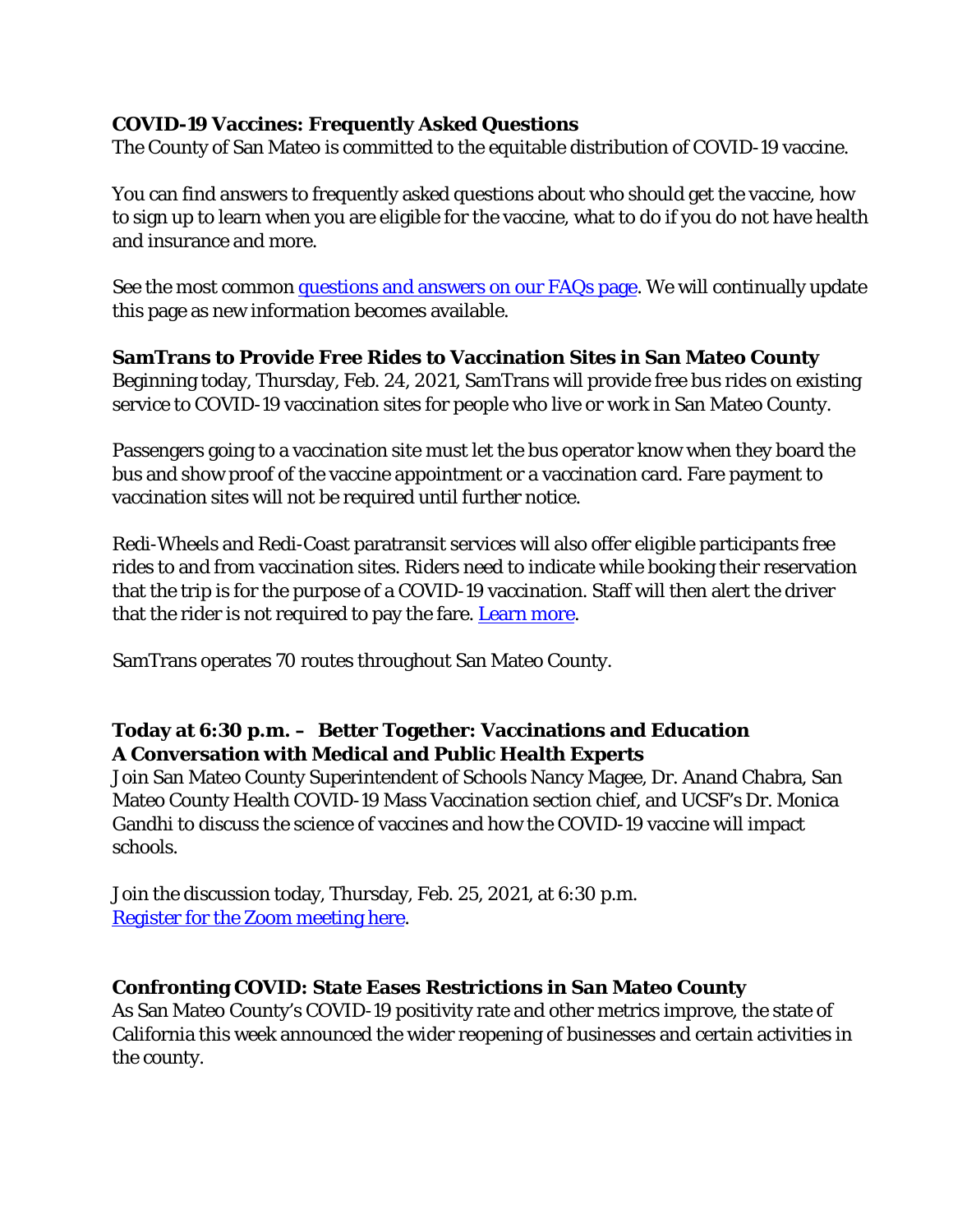The county on Wednesday, Feb. 23, 2021, progressed from the most-restrictive purple Tier 1 to red Tier 2 in the state's <u>four-tier, color-coded</u> reopening plan.

The move allows changes for numerous types of businesses: restaurants can resume indoor dining with modifications; gyms can open indoors with modifications; and retail and shopping centers can increase capacity. [Learn more.](https://cmo.smcgov.org/press-release/feb-23-2021-confronting-covid-state-loosens-restrictions-san-mateo-county)

## **Rules on Gatherings, State Travel Advisory in Effect**

Under the red Tier 2 requirements, small private gatherings are allowed outdoors and indoors with modifications:

- Masks and physical distancing required
- No more than three separate households attend (including the host's)
- Gatherings should be 2 hours or less
- Those with symptoms must not attend
- Those at high risk of severe illness strongly encouraged not to attend
- Singing, shouting, chanting, cheering, or exercising strongly discouraged outdoors and not permitted indoors

See [guidance for gatherings.](https://www.cdph.ca.gov/Programs/CID/DCDC/Pages/COVID-19/Guidance-for-the-Prevention-of-COVID-19-Transmission-for-Gatherings-November-2020.aspx)

The state's [Travel Advisory](https://www.cdph.ca.gov/Programs/CID/DCDC/Pages/COVID-19/Travel-Advisory.aspx) remains in effect:

Californians should remain local (not traveling more than 120 miles from their home or other place of residence) and avoid non-essential travel. Travelers from other states or countries entering into California for tourism and recreation are strongly discouraged.

**Grants Available for Struggling Brick-and-Mortar Food and Beverage Industry** San Mateo County restaurants, breweries and wineries that meet eligibility requirements may apply for relief grants.

Qualifying businesses are eligible for grants of up to \$10,000 to help pay employees and rent as well as health and safety modifications and other needs caused by the COVID-19 pandemic.

An online portal to apply for the Restaurant, Brewery and Winery Relief Program closes at noon on Monday, March 8, 2021. The portal is on the San Mateo County Strong Fund website at [www.smcstrong.org/restaurantrelief.](http://www.smcstrong.org/restaurantrelief)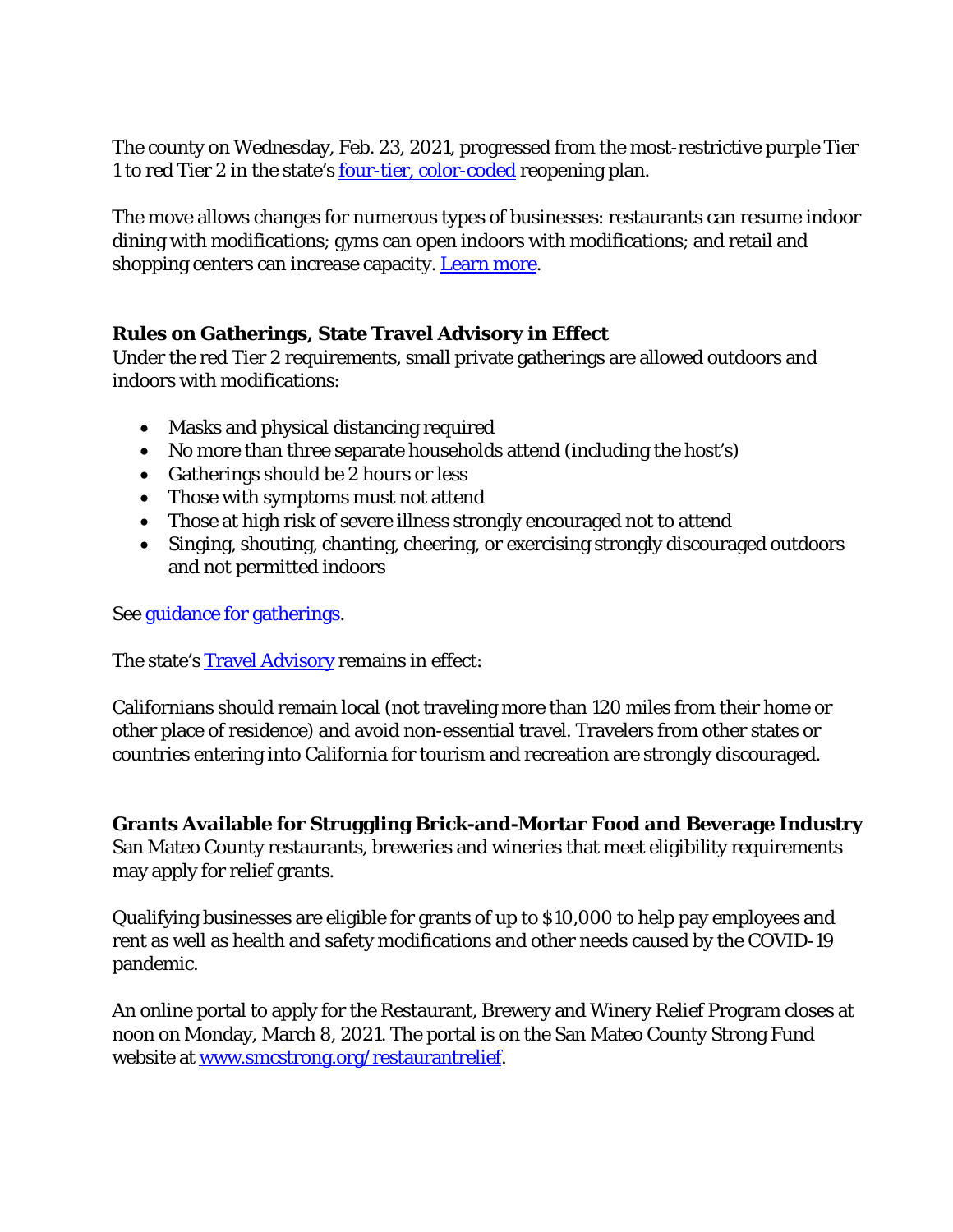The portal includes detailed information regarding eligibility, requirements and responsibilities in English, Spanish, Chinese and Tagalog.

#### **County Continues Prioritizing 65+ Residents**

As vaccine access expands this week to eligible essential workers including teachers and law enforcement, the County of San Mateo remains committed to ensuring residents 65 and older receive shots.

Approximately 60 percent of San Mateo County residents in that age demographic have already received the first dose of the vaccine. Achieving the 60 percent vaccination rate for older adults is due in part to large-scale, County-operated vaccination centers at the San Mateo County Event Center and San Francisco International Airport, and smaller, locally accessible clinics. [Learn more.](https://cmo.smcgov.org/press-release/feb-22-2021-county-san-mateo-continues-prioritizing-65-residents-vaccine-eligibility)

## **County Health Urges Vaccination of Seniors and Patients Discharged to Longterm Care Facilities**

Bay Area health officers are asking all acute care hospitals in Alameda, Contra Costa, Marin, Napa, San Francisco, San Mateo, Santa Clara, and Santa Cruz Counties to immediately institute protocols to offer COVID-19 vaccine to all unvaccinated patients aged 65 and older before discharge to home as well as to all patients before discharge to a skilled nursing facility or other long-term care facility.

People age 65 and older and residents of long-term care facilities are at the highest risk for severe morbidity and mortality from COVID-19 infection. [Read the Health Advisory.](https://www.smchealth.org/sites/main/files/file-attachments/health_advisory_vaccinating_65_at_discharge.pdf?1614112016)

#### **Board Moves Forward with Senior Housing, New Shelter**

The Board of Supervisors on Tuesday, Feb. 23, 2021, cast unanimous votes that advance two separate projects to assist vulnerable residents.

First, the Board selected MidPen Housing Corp. and the Mental Health Association of San Mateo County to operate and manage a new 95-unit development for seniors with extremely low incomes located at 1000 Twin Dolphin Drive in Redwood City and provide onsite services for residents. The location is the former TownePlace Suites hotel in the Redwood Shores neighborhood. The Board also agreed to **provide a loan** of \$1.5 million to MidPen to support start-up activities at the property. [Learn more about the project.](https://smcgov.org/project-homekey-towneplace-suites-hotel)

Second, the Board approved a [memorandum of understanding](https://sanmateocounty.legistar.com/LegislationDetail.aspx?ID=4804518&GUID=2176CBFB-0177-4E03-8C7F-4B1CA8A6A8C1&FullText=1) with the City of Half Moon Bay regarding a new homeless shelter at the site of the former Coastside Inn, 230 S.